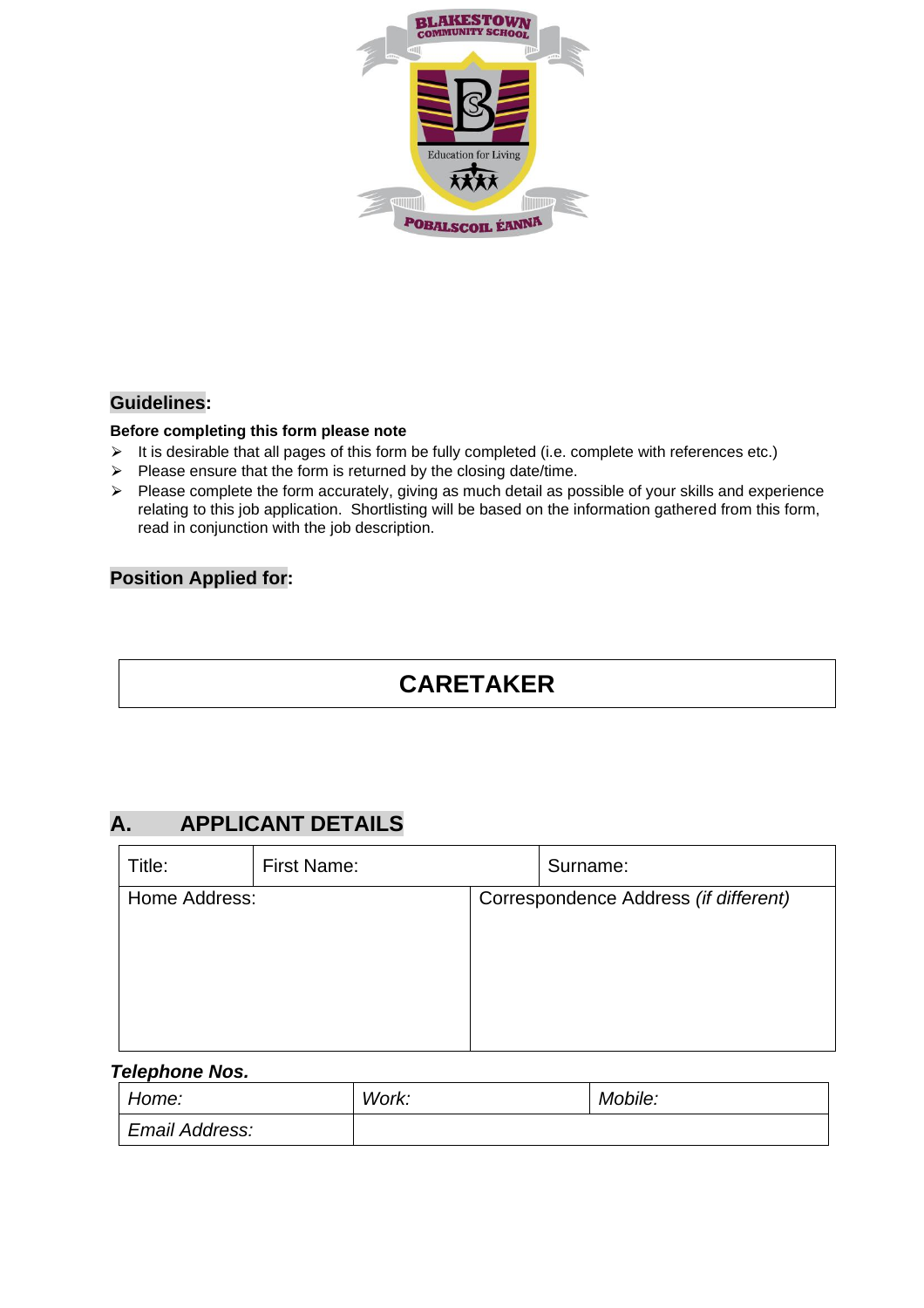

| Address: _______________________________                                         |
|----------------------------------------------------------------------------------|
| How much notice do you need to give your current employer? _____________________ |

# **B. EDUCATIONAL DETAILS**

**Second Level Education (Group Certificate, Intermediate Certificate, Leaving Certificate)**

Г

Year: <br>
Year: 
Qualification:

| <b>Subject (Hons/Pass)</b> | Grade | <b>Subject (Hons/Pass)</b> | Grade |
|----------------------------|-------|----------------------------|-------|
|                            |       |                            |       |
|                            |       |                            |       |
|                            |       |                            |       |
|                            |       |                            |       |
|                            |       |                            |       |
|                            |       |                            |       |

## **DETAILS OF OTHER COURSES OR CLASSES ATTENDED**

| School/College: | <b>Course Details:</b> | Year: |
|-----------------|------------------------|-------|
|                 |                        |       |
|                 |                        |       |
|                 |                        |       |
|                 |                        |       |
|                 |                        |       |

## **IF APPRENTICESHIP SERVED GIVE DETAILS**

| Trade: | From: | $T_{\Omega}$ .<br>v. |
|--------|-------|----------------------|
|        |       |                      |
|        |       |                      |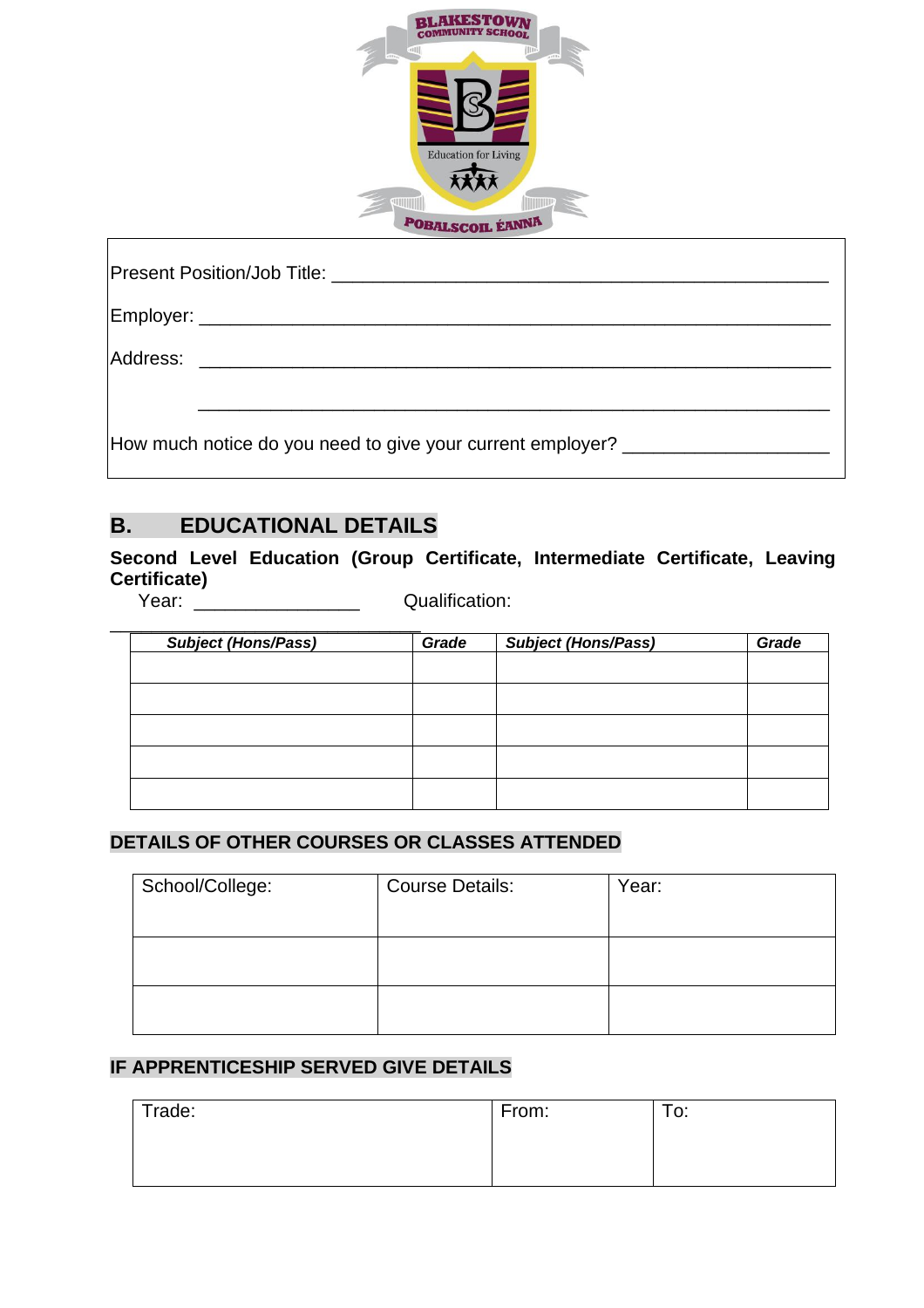

Employers Name and Address:

## **EXPERIENCE IN MAINTENANCE (INTERNAL/EXTERNAL)/GARDENING**

# **C. EMPLOYMENT RECORD**

*Please begin with your present, or more recent employment.*

Please provide details of previous work history beginning with the most recent post.

| Dates<br>(From/To | Name & Address of<br>Employer | Position Held | Summary of Main Duties | Reasons<br>for<br>Leaving |
|-------------------|-------------------------------|---------------|------------------------|---------------------------|
|                   |                               |               |                        |                           |
|                   |                               |               |                        |                           |
|                   |                               |               |                        |                           |
|                   |                               |               |                        |                           |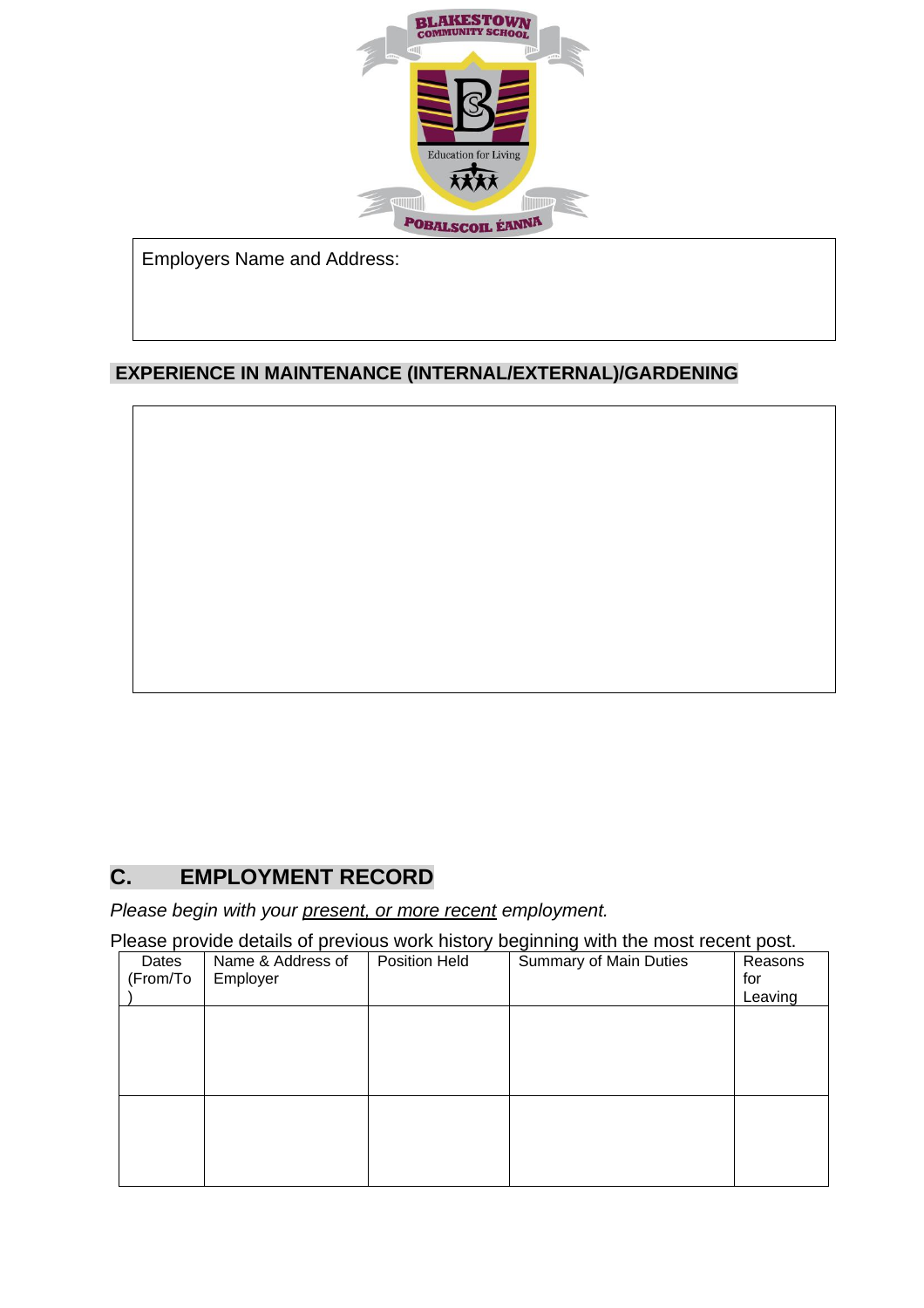

| Dates<br>(From/To | Name & Address of<br>Employer | Position Held | <b>Summary of Main Duties</b> | Reasons<br>for<br>Leaving |
|-------------------|-------------------------------|---------------|-------------------------------|---------------------------|
|                   |                               |               |                               |                           |
|                   |                               |               |                               |                           |
|                   |                               |               |                               |                           |
|                   |                               |               |                               |                           |
|                   |                               |               |                               |                           |
|                   |                               |               |                               |                           |
|                   |                               |               |                               |                           |
|                   |                               |               |                               |                           |
|                   |                               |               |                               |                           |
|                   |                               |               |                               |                           |
|                   |                               |               |                               |                           |
|                   |                               |               |                               |                           |
|                   |                               |               |                               |                           |
|                   |                               |               |                               |                           |
|                   |                               |               |                               |                           |
|                   |                               |               |                               |                           |
|                   |                               |               |                               |                           |
|                   |                               |               |                               |                           |
|                   |                               |               |                               |                           |
|                   |                               |               |                               |                           |
|                   |                               |               |                               |                           |
|                   |                               |               |                               |                           |
|                   |                               |               |                               |                           |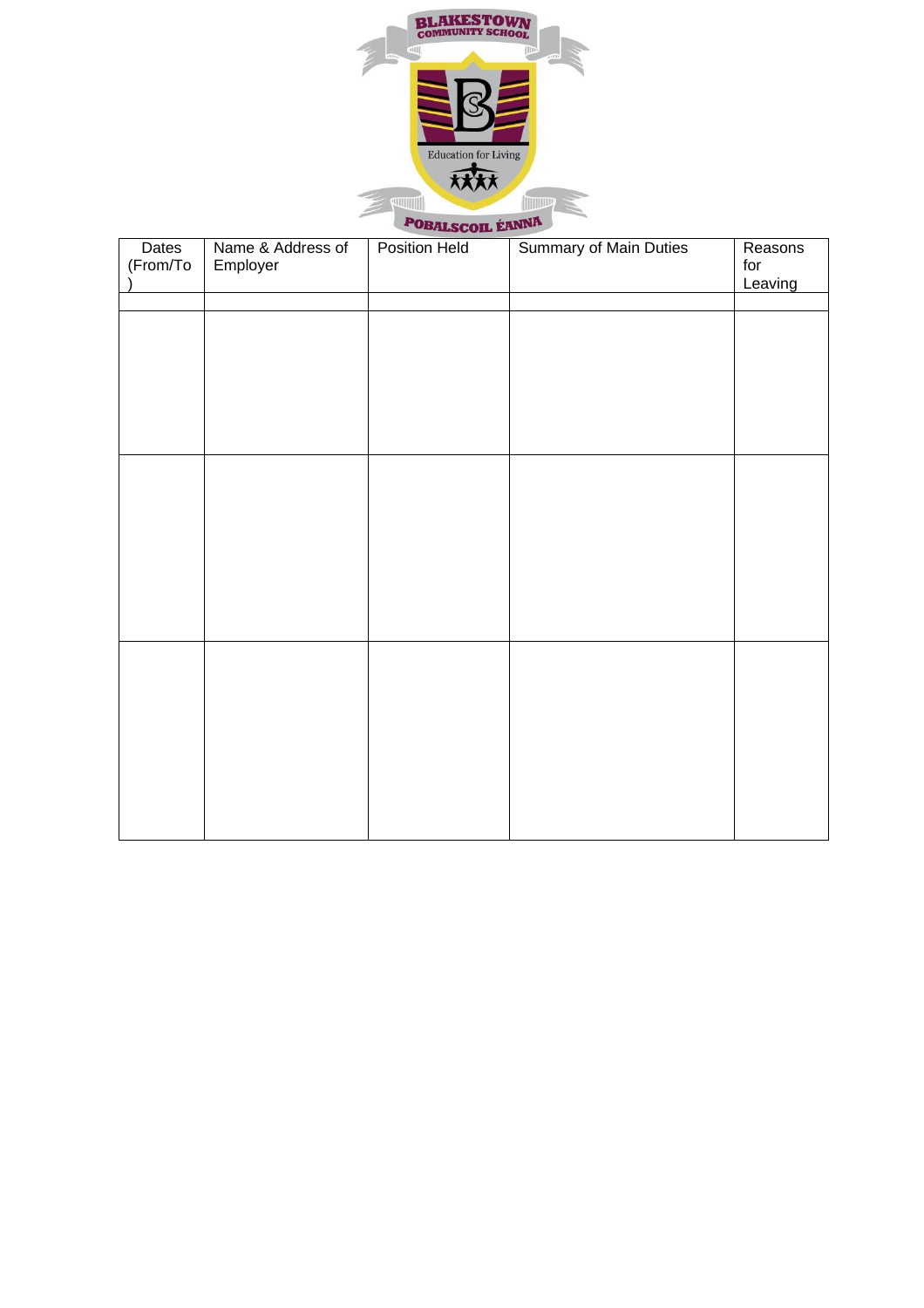

# **D. SUPPORTING STATEMENT**

This section is for you to provide further information in support of your application. You should demonstrate why you have applied for the position and how your skills and experience meet the requirements of the job description and person specification.



## **E. REFERENCES**

Please provide names, addresses and position/occupation of two people (other than relatives or friends) with knowledge of you and your work to whom professional reference can be made. One should be your current or most recent employer. [*Please note: your referees may be contacted without further communication with you and after selection interview]*.

### *Present or most recent employer:*

| Name & Title:     | Full address: |
|-------------------|---------------|
| Position Held:    |               |
| Telephone/Mobile: | Email:        |

#### *Other referee:*

| Name & Title:     | Full address: |
|-------------------|---------------|
| Position Held:    |               |
| Telephone/Mobile: | Email:        |